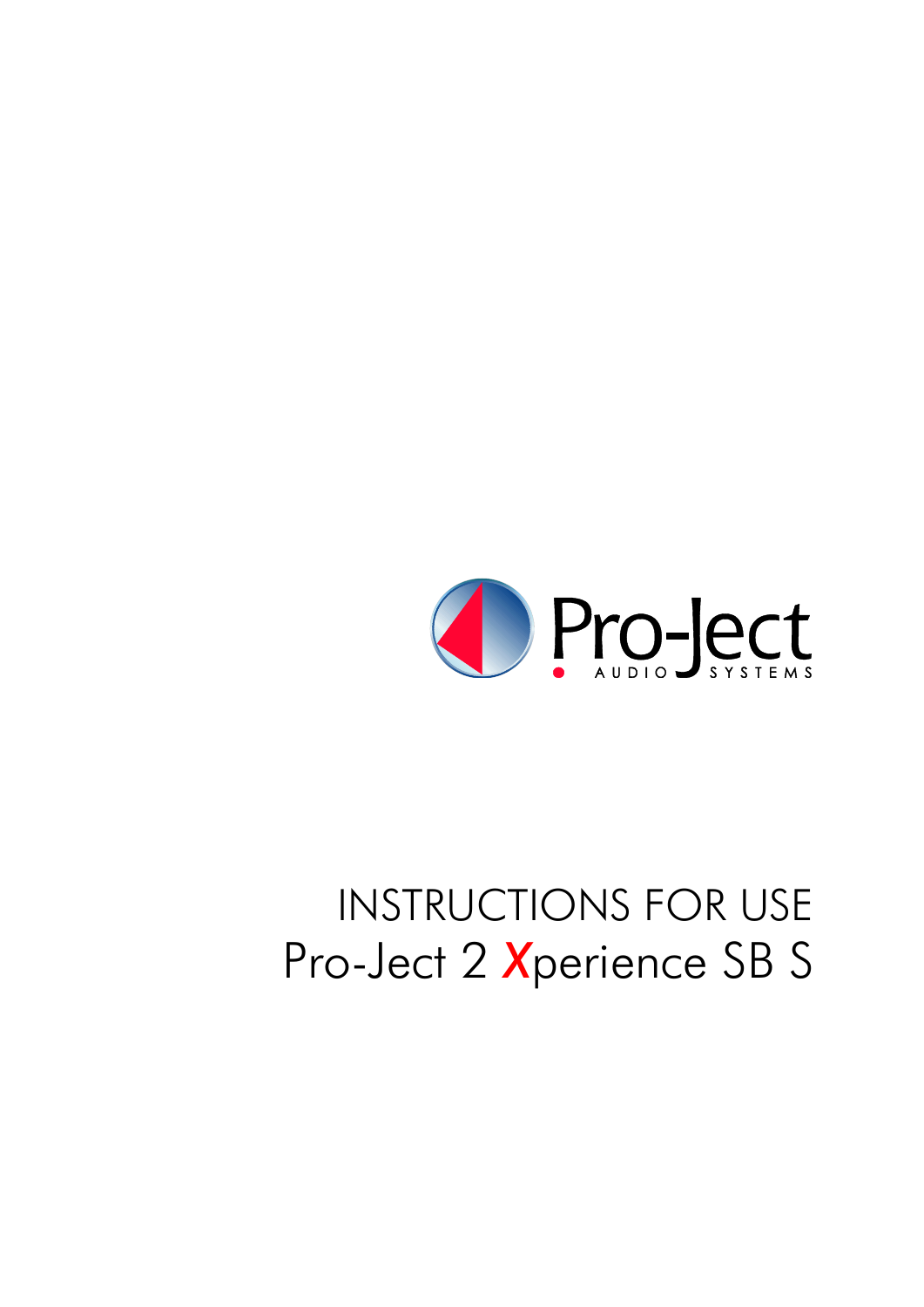

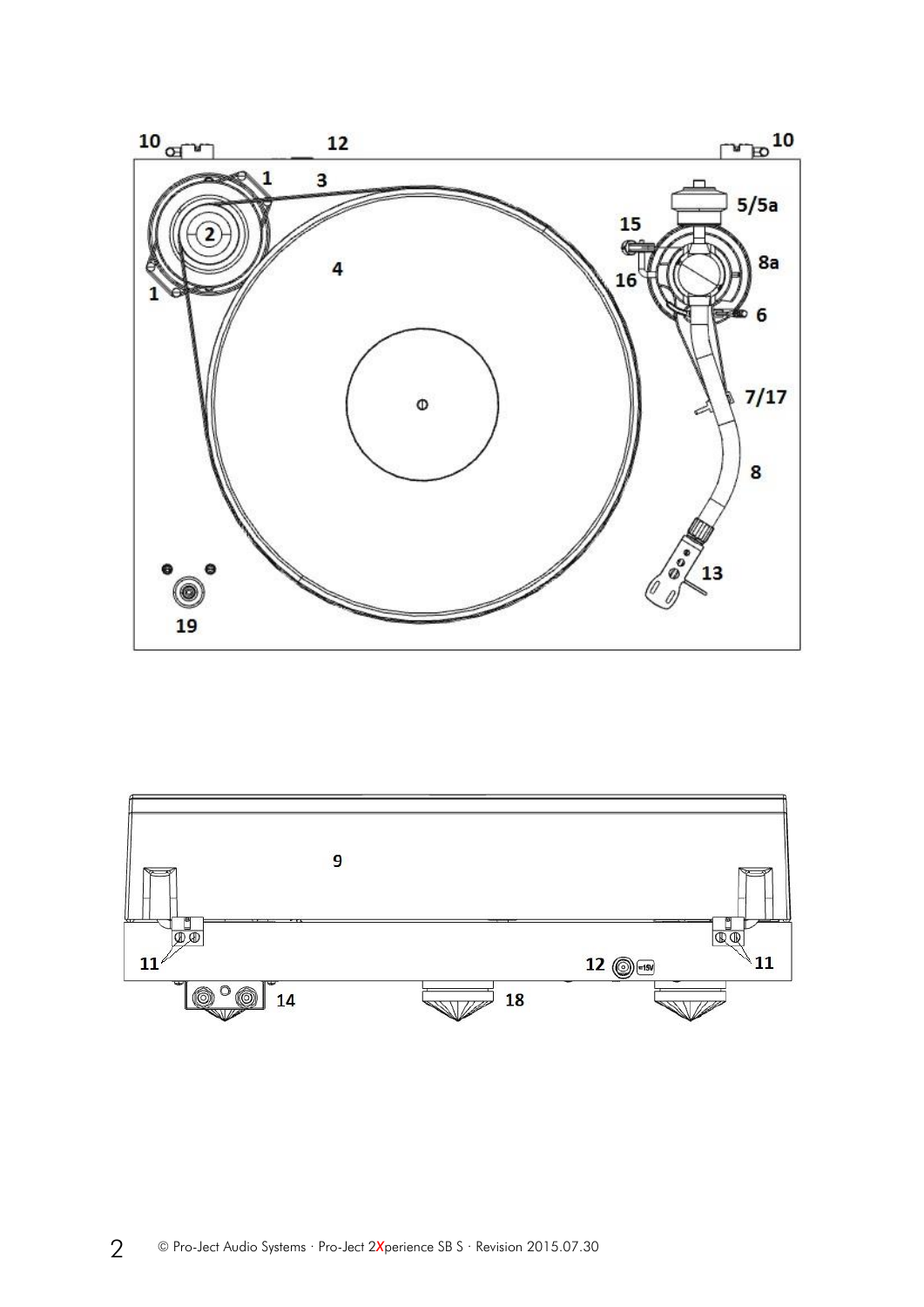# Pro-Ject 2 *X*perience SB S

# Controls, features and connections

- 1 Motor transport foam inserts
- 2 Motor with motor pulley
- 3 Drive belt \*
- 4 Sandwich platter \*
- 5 Tonearm counterweight \* 5a Downforce scale
- 6 Tonearm lift lever
- 7/17 Tonearm rest and removable transport lock
- 8 Tonearm tube 8a Tonearm base
- 9 Lid \*
- 10 Lid hinges
- 11 Hinge fasteners
- 12 Power supply socket
- 13 Detachable headshell with fingerlift
- 14 Phono output sockets and earth connection
- 15 Anti-skating mechanism<sup>\*</sup>
- 16 Anti-skating mechanism support
- 18 Adjustable tip-toe feet anti-scratch cups \*
- 19 Speed control button
	- Connection cable (not shown) \*
	- Screw-down record clamp (not shown) \*
	- Universal power supply (not shown) \*
	- Single adapter (not shown) \*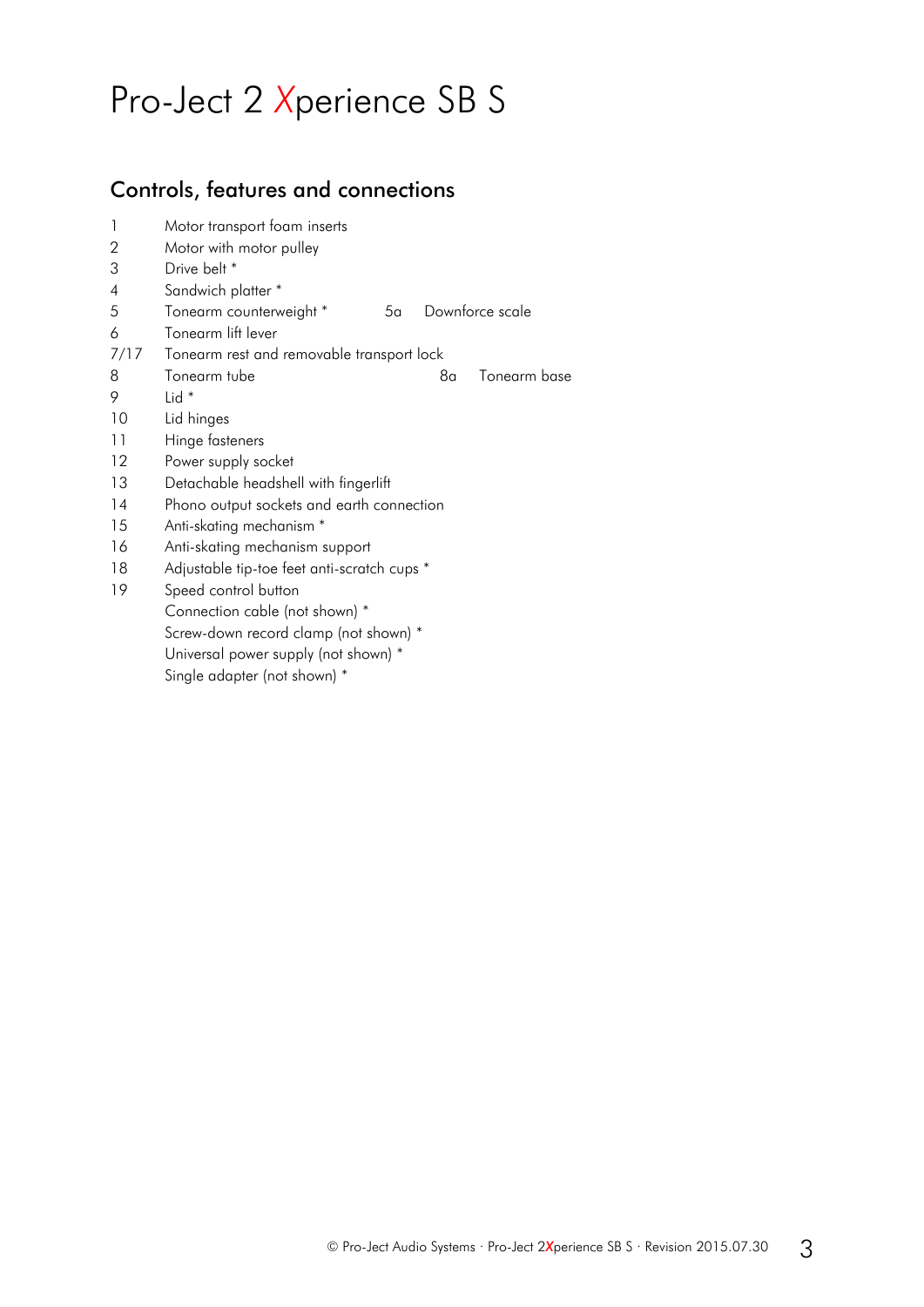Dear music lover,

Thank you for purchasing a Pro-Ject Audio Systems record player.

In order to achieve maximum performance and reliability, please study these instructions carefully.



*Warning of a hazard for the user, the unit or possible misuse*



*Important notice*

\*\* The following instructions for adjusting the cartridge are provided in case the cartridge is replaced by a different model at a later date.

During assembling and adjustment small parts could be lost if they are not carefully placed in a suitable receptacle. Before starting assembly make yourself acquainted with the parts listed above which are correspondingly numbered in the technical drawings above. Separately packed items are marked with an asterisk \*

### Safety instructions

*The power supply is used to connect and disconnect the unit from the mains. Make sure that the plug*  is easily accessible at all times. Hold the plug when unplugging the power cord. Never handle the *power cord while your hands are wet or damp.*



*Avoid letting liquids enter the device. Never place any item containing liquid, like a flower vase, on or near the device. Never spill any liquid on the device. Never place any naked flame sources, like lighted candles, on or near the device. The product shall not be used in damp or wet locations, next to a bathtub, sink, swimming pool or any other similar conditions.*

*Keep plastic bags away from children to prevent any risk of suffocation.*

#### Set-up

The deck is supplied partially disassembled and carefully packed for a safe transport. Remove all parts from the transport packaging carefully.

Screw the three tip-toe feet (18) onto the threaded bolts located on the underside of the plinth Make sure the surface you wish to use the turntable on is levelled (use a spirit level) before placing the turntable on it.

Put the platter bearing housing carefully over the bearing axle. Put the record clamp on the platter and level the plinth using the spirit level and the adjustable feet (18).

Fit the drive belt (3) around the platter (5) and the motor pulley (2).

Avoid getting sweat or grease on the belt as these will deteriorate the performance and reduce the belt's lifespan. Use absorbent kitchen paper to remove any oil or grease from the outer edge of the hub and the belt.

Remove the transport lock (17) from the tonearm. Store it in the original packaging so they are available for any future transportation.



*Please note: We recommend to using the record player without a mat on the platter.*

# Cartridge downforce adjustment

The supplied counterweight (5) is suitable for cartridges weighing between 6 - 12g. An alternative counterweight for cartridges weighing between 10 - 14g is available as accessory part. Adjust the downforce before installing the anti-skating weight.

Following adjustments have to be done very carefully. Remove cartridge protection cap. Push and turn the counterweight (5) carefully on the rear end of the tonearm tube (8), so that the downforce scale (5a) shows towards the front of the player. Lower the armlift and position the cartridge in the space between arm rest and platter. Rotate the counterweight (5) until the arm tube is balanced. The arm should return to the balanced position if it is moved up or down.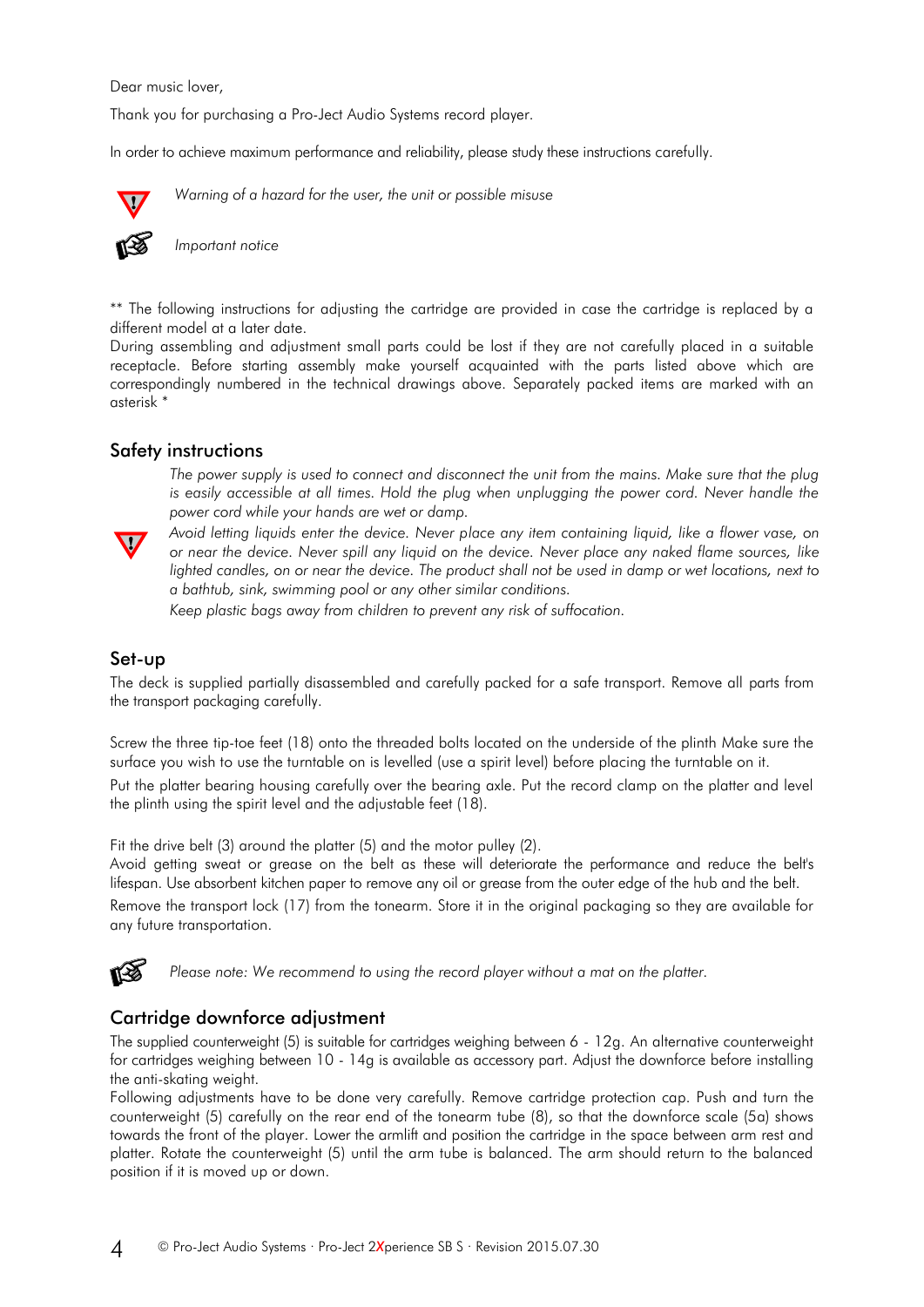Once the arm is balanced correctly return it to the rest. Hold the counterweight (5) without moving it and gently revolve the downforce scale ring (5a) until the zero is in vertical position. Check whether the arm still balances out.

Rotate the counterweight counter clockwise (seen from the front) to adjust the downforce according to the cartridge manufacturer's recommendations. One mark on the scale represents 1 mN (= 0,1g / 0,1 Pond) of downforce.

## Anti-skating force adjustment

The anti-skating mechanism is shipped partially disassembled to avoid damage during transport. For correct installation, please follow the steps below.

#### Step 1:

Prepare anti-skating sliding mechanism from the accessories bag.

The anti-skating sliding mechanism is supplied with a pre-mounted anti-skating weight and thread for mounting on the tonearm.



#### Step 2:

Put the eye of the anti-skating thread around the hole for the HOOK SCREW and screw the HOOK SCREW into the tonearm through the eye of the anti-skating thread as shown in the illustration below.



#### Step 3:

Put the anti-skating sliding mechanism on the end of the anti-skating support rod. The anti-skating thread should fit into the groove in the tonearm.

Be careful when handing the anti-skating thread in order to avoid damaging it.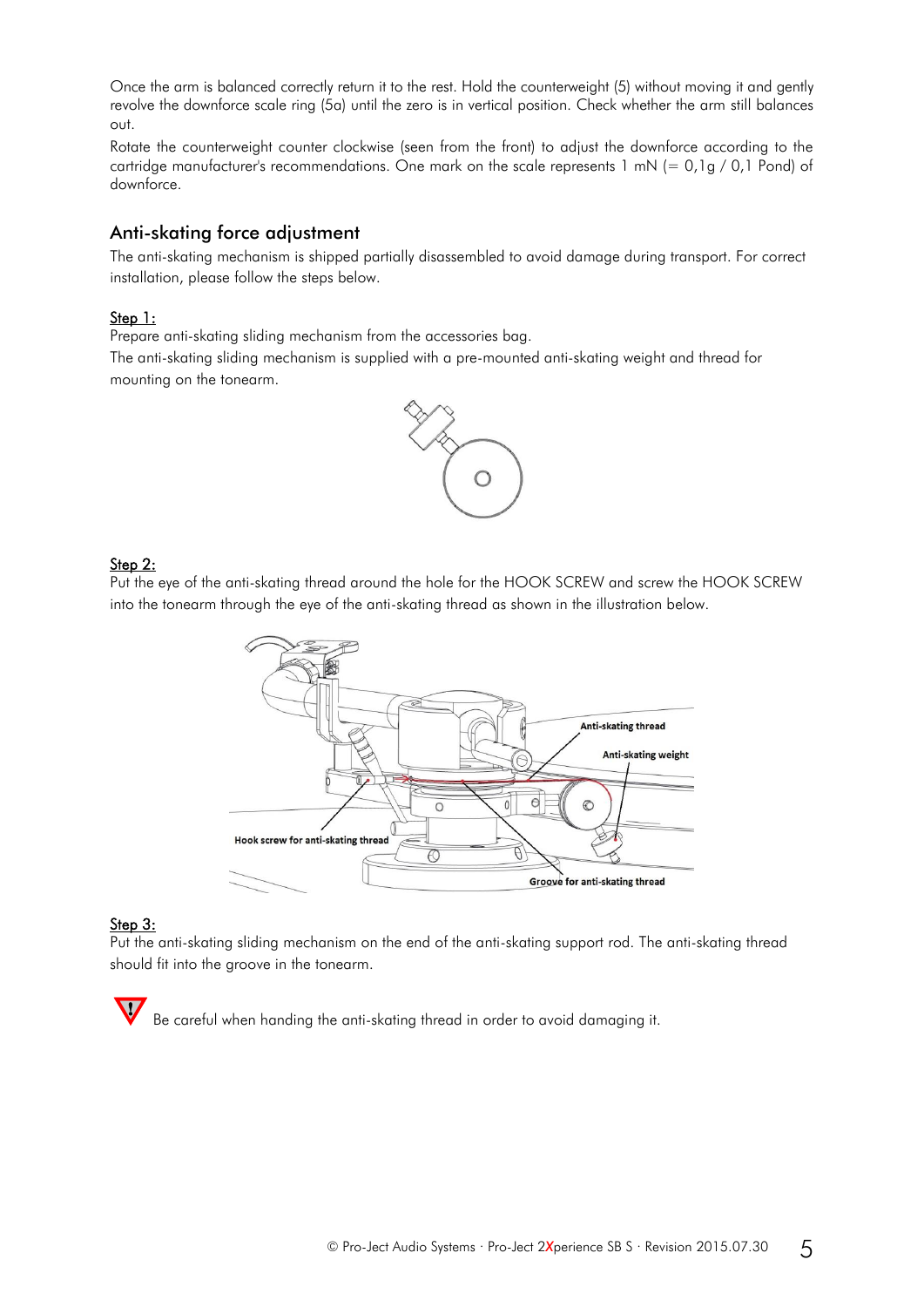

Step 4: Anti-skating force adjustment:



Adjust the anti-skating force by positioning the weight on the appropriate groove of the anti-skating sliding mechanism. Anti-skating downforce should be adjusted in correspondence with the tonearm downforce as follows:

Tonearm downforce: Anti-skating groove: Lower than 13 mN or 1.3 grams 1st groove from bearing 13–18 mN or 1.3–1.8 grams 2ndgroove from bearing 18–25 mN or 1.8–2.5 grams 3rd groove from bearing

# Connection to the amplifier

The record player has gold plated female RCA phono sockets (14) so you can substitute the interconnect cables supplied with higher quality cables such as the Pro-Ject Connect it interconnect cables for connection to the amplifier if you wish. Use the Phono input (sometimes labelled gram, disc or RIAA) on your amplifier. Make sure that the phono input offers correct matching and amplification for the type of cartridge used. Line inputs (like CD, Tuner, Tape or Video) are not suitable.

Take care about connecting the left and right channel correctly. The right channel is usually marked red, the left channel black or white. Check the manual of your amplifier for relevant information. An earthing wire may be connected to the screw terminal between the sockets if you encounter humming problems.

If your amplifier does not have an input suitable for phono cartridges, a separate phono amplifier stage for MM or MC cartridges is required. It has to be connected between record player and a free line level input of the amplifier.

For detailed product information regarding Pro-Ject Audio Systems interconnect cables and phono amplifiers please visit our website: [www.project-audio.com](http://www.project-audio.com/)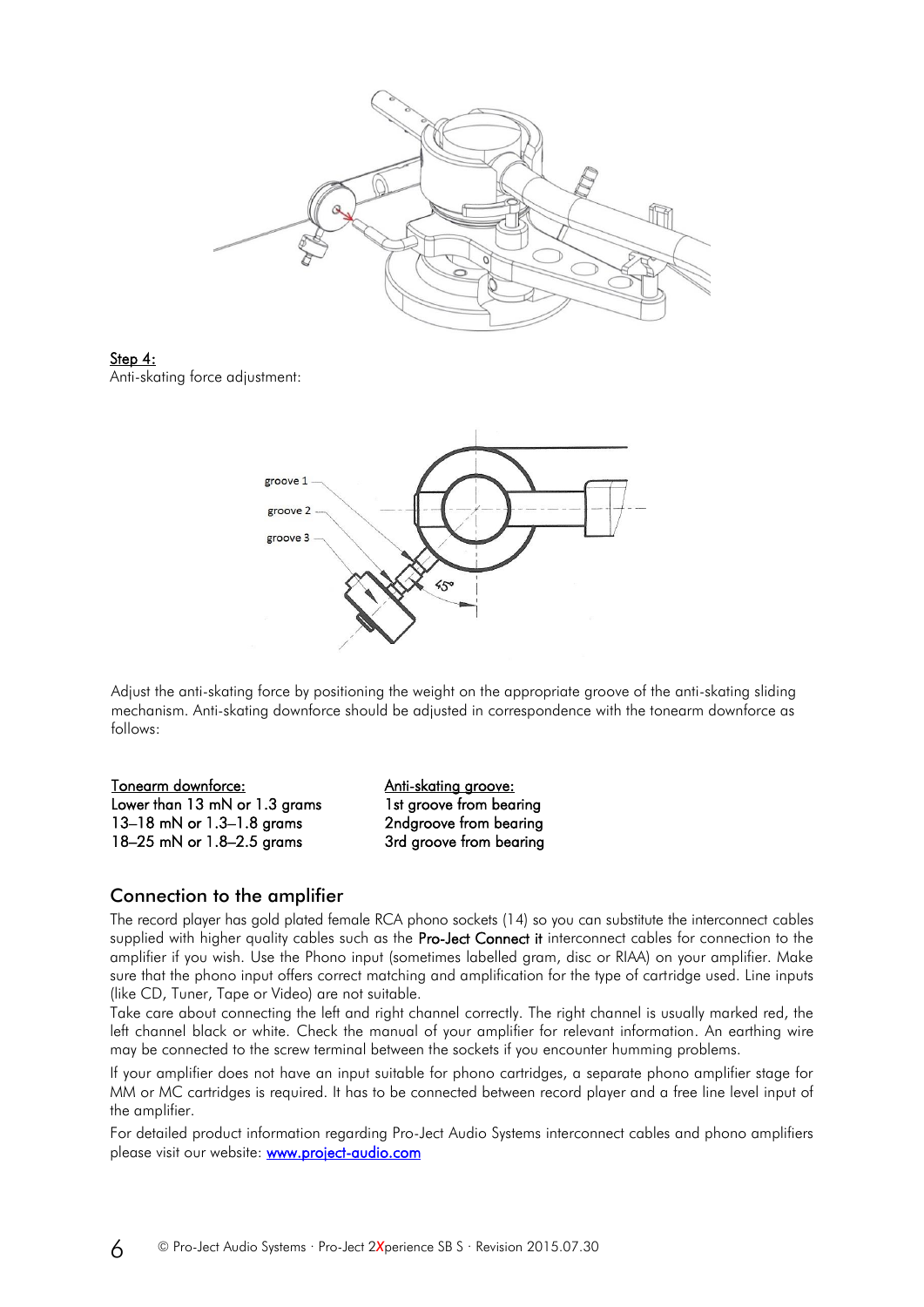#### Mains power connection

A universal power supply with 3 exchangeable sockets adapters suitable for all countries is supplied. Select the correct adapter for your country and insert the adapter to the exchangeable part of the power supply.

Connect the low voltage plug from the power supply to the socket (12) on the rear side of the record player before connecting the power supply to the mains.

# Fitting the lid

Fit the lid (dust cover 9) carefully over the hinge prongs and adjust the screws (11) until the lid stays open where you want it to without being too stiff to open or close.

### Switching on and off

Press the speed control button **START (19)** for starting the turntable. To change the speed from 33 r.p.m. to 45 r.p.m., press the START (19) button again. Speed is correct, when the LED diode stops blinking. To switch the turntable into STAND BY mode, hold the button START (19) for 3 seconds.



For detailed product information please refer to the Pro-Ject web site [www.project-audio.com.](http://www.project-audio.com/)



# Useful tips

The lid is not only a dust cover but also a resonant structure likely to be excited by acoustic energy emanating from your loudspeakers during replay. The lid will pass this ambient sound into the plinth. Therefore it is recommended to remove the lid during playback for achieving a better sound quality.

The record player should be positioned on a low-resonance surface such as wood or multiple layer ply board to avoid structural vibrations disturbing replay.

# Adjusting the vertical tracking angle (vta)

Put a record on the platter. When the needle is lowered into the record groove and the tonearm is not resting on the lift arm, the tube of the tonearm should be parallel to the surface of the record.

If it is not, loosen both hexagon screws in the tonearm base just enough to allow vertical movement of the arm pillar without force and slide the arm up or down until it is parallel.

Retighten the hexagon screws without applying excessive force (which would deform the arm pillar) – finger tight is quite sufficient.

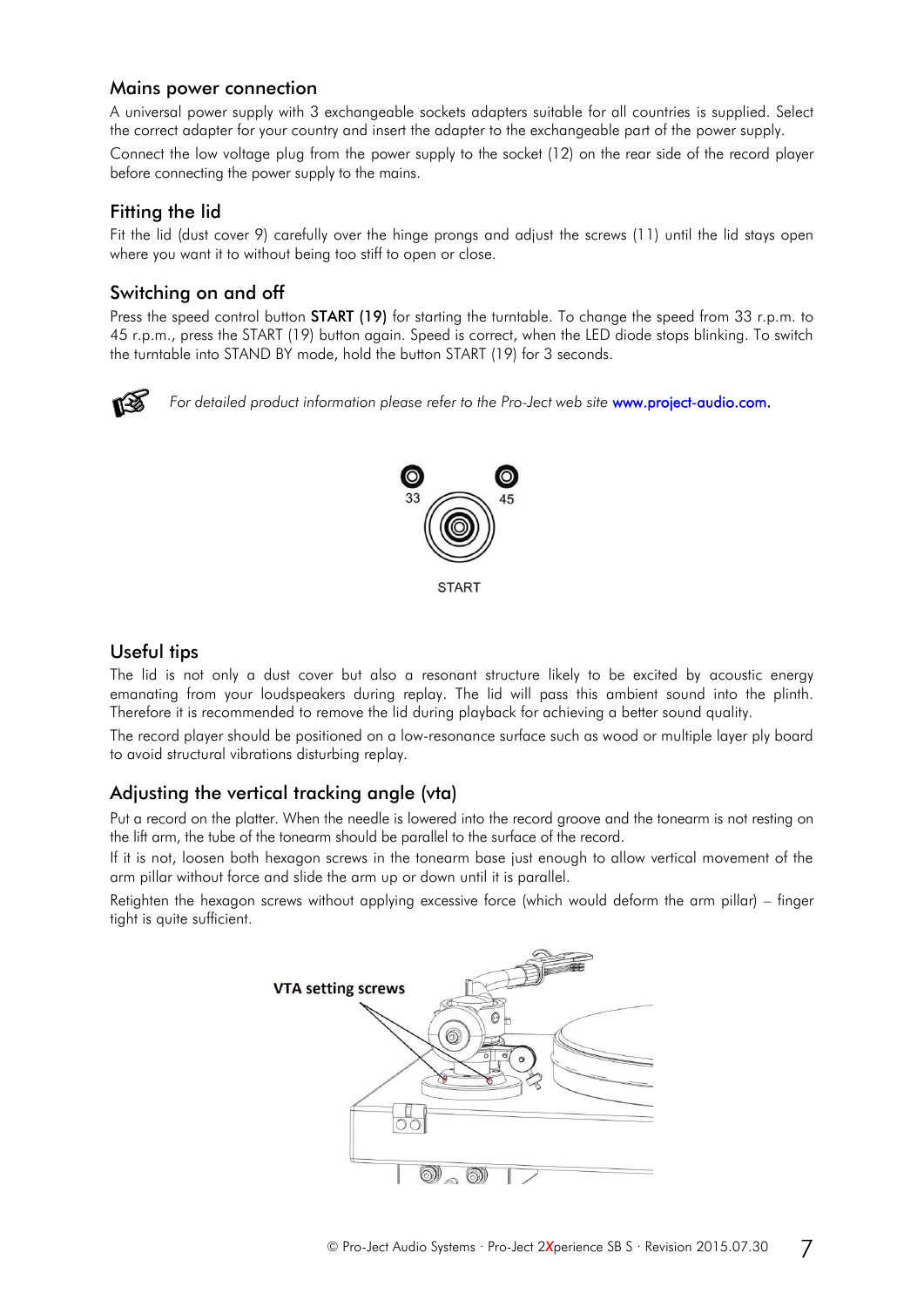# Adjusting the azimuth

The cartridge needle must be vertical in the record groove in order to trace the groove wall modulations correctly.

A small screw at the bearing end of the arm allows incorrect azimuth to be corrected.

Slacken off the screw just enough to be able to revolve the arm tube without applying force. Note! Do not remove this screw completely!



With the aid of a good magnifying glass adjust the needle until it is vertical in the groove (i.e. perpendicular to the record's surface). Ideally this should correspond to the top surface of the cartridge body being parallel to the record surface.

When the needle is vertical, retighten the screw carefully.



*Please note: Under no circumstances should the arm tube be adjusted with the needle still in the* record groove! Irreparable damage may be caused to the cantilever suspension! The arm must be *lifted to make each adjustment and lowered afterwards to check it.*

# Mounting and connecting the cartridge

All cartridges with half inch mounting holes can be mounted. Leave the needle's protection cover on, fit the cartridge to the headshell by using the supplied screws by passing one screw through each slot in the headshell (12). Do not tighten the nuts yet.

Connect the tonearm wires with the cartridge pins as follows:

| white | left channel positive $(L+)$  |  |
|-------|-------------------------------|--|
| red   | right channel positive $(R+)$ |  |
| green | right channel return (R -)    |  |
| blue  | left channel return (L -)     |  |

The full sound quality of the record player can only be achieved if the cartridge is adjusted correctly. Particular tools like the Pro-Ject Audio Systems alignment tool are required to accomplish this job properly. If you are not well acquainted with the adjustment of cartridges, please call for the willing help of your Pro-Ject Audio Systems dealer.



*Please note: adjusting a cartridge and tonearm calls for the greatest care in order to avoid damaging the cartridge or tonearm bearings. Ask your local dealer for help if you are unsure in any of the necessary steps and precautions which must be taken.*

# Maintenance and cleaning

Your record player requires little or no regular maintenance. Remove dust with a slightly moistened antistatic cloth. Never use a dry cloth because this will create static electricity which attract more dust! Antistatic cleaning fluids are available at specialist stores but must be applied sparingly to avoid damage to rubber parts. It is recommended to fit the needle cover before cleaning or maintenance is carried out to avoid damage. If the player is not used over a long period of time the drive belt can be removed to prevent unequal stretching.



*Always disconnect the record player from the mains power supply as a precaution before maintenance!*

# Technical specifications PRO-JECT 2 *X*perience SB S/ Pro-Ject 9'' S-tonearm

| Nominal speeds<br>33/45 r.p.m.            |                                                      |
|-------------------------------------------|------------------------------------------------------|
| ±0,15%<br>Speed variance                  |                                                      |
| ±0,09%<br>Wow and flutter                 |                                                      |
| 70dB<br>Signal to noise                   |                                                      |
| Effective tonearm mass<br>15a             |                                                      |
| $9$ " (230mm)<br>Effective tonearm length |                                                      |
| 18mm                                      |                                                      |
| Power consumption                         | $4W/ > 0.5W$ standby mode                            |
| Outboard power supply                     | 15V DC / 800m A, 90-264V AC, 47 - 63Hz               |
| Dimensions ( $W \times H \times D$ )      | 460 x 145 x 360mm, dust cover open 460 x 400 x 445mm |
| $8,5$ kg                                  |                                                      |
|                                           |                                                      |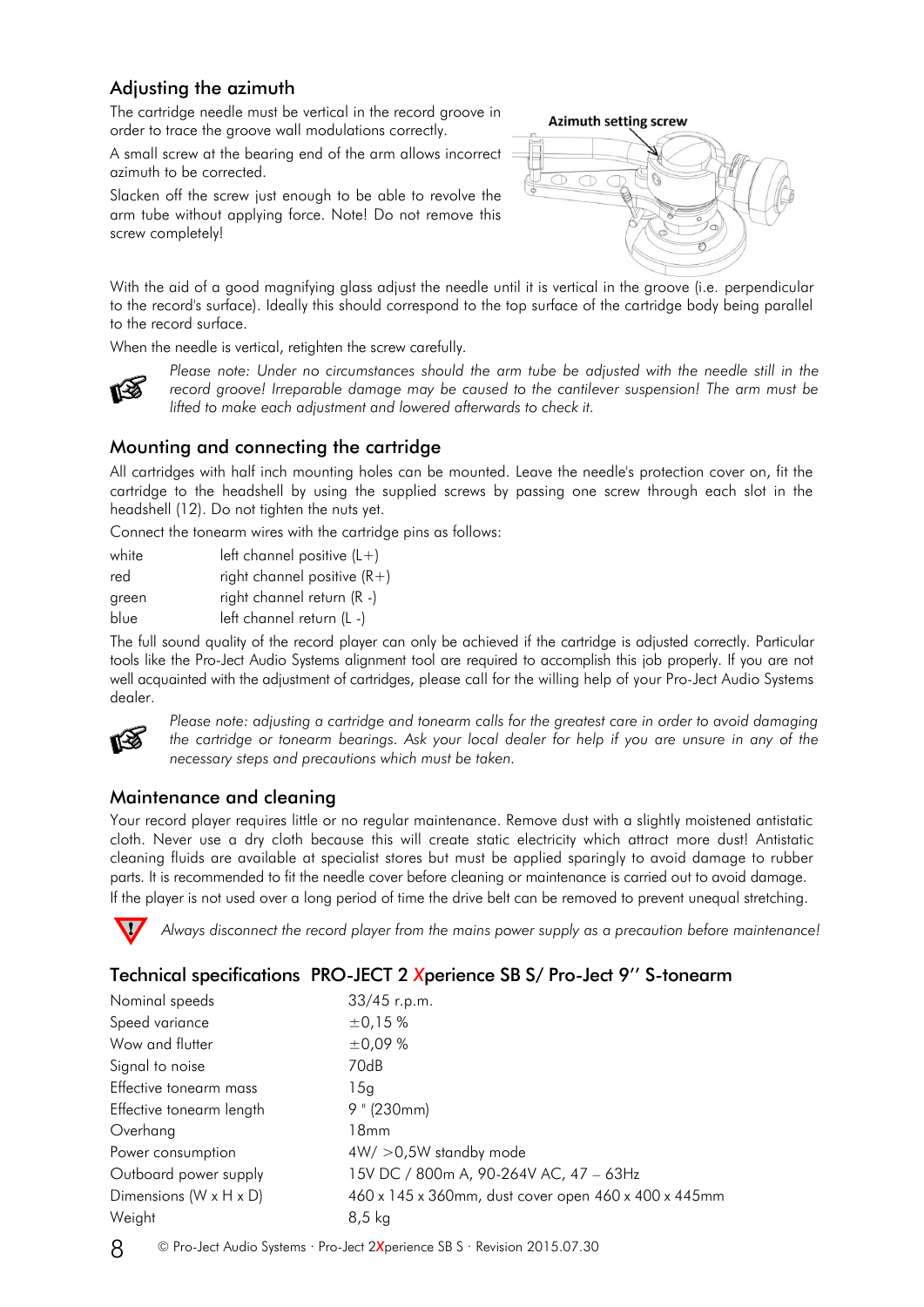# Potential incorrect use and fault conditions

Pro-Ject Audio Systems turntables are manufactured to the highest standards and undergo strict quality controls before leaving the factory. Faults that may possibly occur are not necessarily due to material or production faults but can sometimes be caused by incorrect use or unfortunate circumstances. Therefore the following list of common fault symptoms is included.

#### The platter does not turn although the unit is switched on:

- The unit is not connected to the mains power supply.
- No mains at the socket.
- Drive belt is not fitted or has slipped off.

#### No signal through one or other channel or both channels:

- No signal contact from the cartridge to the internal tonearm wiring or from that to the arm lead or from that to the phono box or between that and the amplifier. This could be due to a faulty plug, broken wire or solder joint or simply loose plug/socket connection.
- Phono input not selected at amplifier.
- Amplifier not switched on.
- Amplifier or speakers defective or muted.
- No connection to the loudspeakers.

#### Strong hum on phono input:

No earth connection from cartridge or arm or arm cable to amplifier, or earth loop.

#### Distorted or inconsistent sound from one or both channels:

- Record player is connected to wrong input of amplifier, or MM/MC switch incorrectly set.
- Needle or cantilever damaged.
- Wrong r.p.m., drive belt overstretched or dirty, platter bearing without oil, dirty or damaged.

#### Service

Should you encounter a problem which you are not able to alleviate or identify despite the above information, please contact your dealer for further advice. Only if the problem cannot be solved there the unit should be sent to the responsible distributor in your country.

Guarantee repairs will be accepted only if the unit is returned correctly packed in the original package. Therefore we strongly recommend keeping the original packaging.

Never return a record player without making sure that it is safely disassembled and correctly packed in the original packaging according to the diagrams on the last page of this user guide. Please remove the following parts from the turntable and pack them separately: power supply socket (12), counterweight (5), anti-skating mechanism (14) platter (4) and belt (3). Mount the cartridge protection cap. Insert the transport lock for the tonearm (17).

#### **Warranty**



*The manufacturer accepts no responsibility for damage caused by not adhering to these instructions for use and/or by transportation without the original packaging. Modification or change to any part of the product by unauthorized persons releases the manufacturer from any liability over and above the lawful rights of the customer.*

Pro-Ject Audio Systems is a Registered Trademark of H. Lichtenegger.

This guide was produced by: Pro-Ject Audio Systems Copyright © 2015. All rights reserved.

The information was correct at the time of going to press. The manufacturer reserves the right to make changes to the technical specification without prior notice as deemed necessary to uphold the ongoing process of technical development.